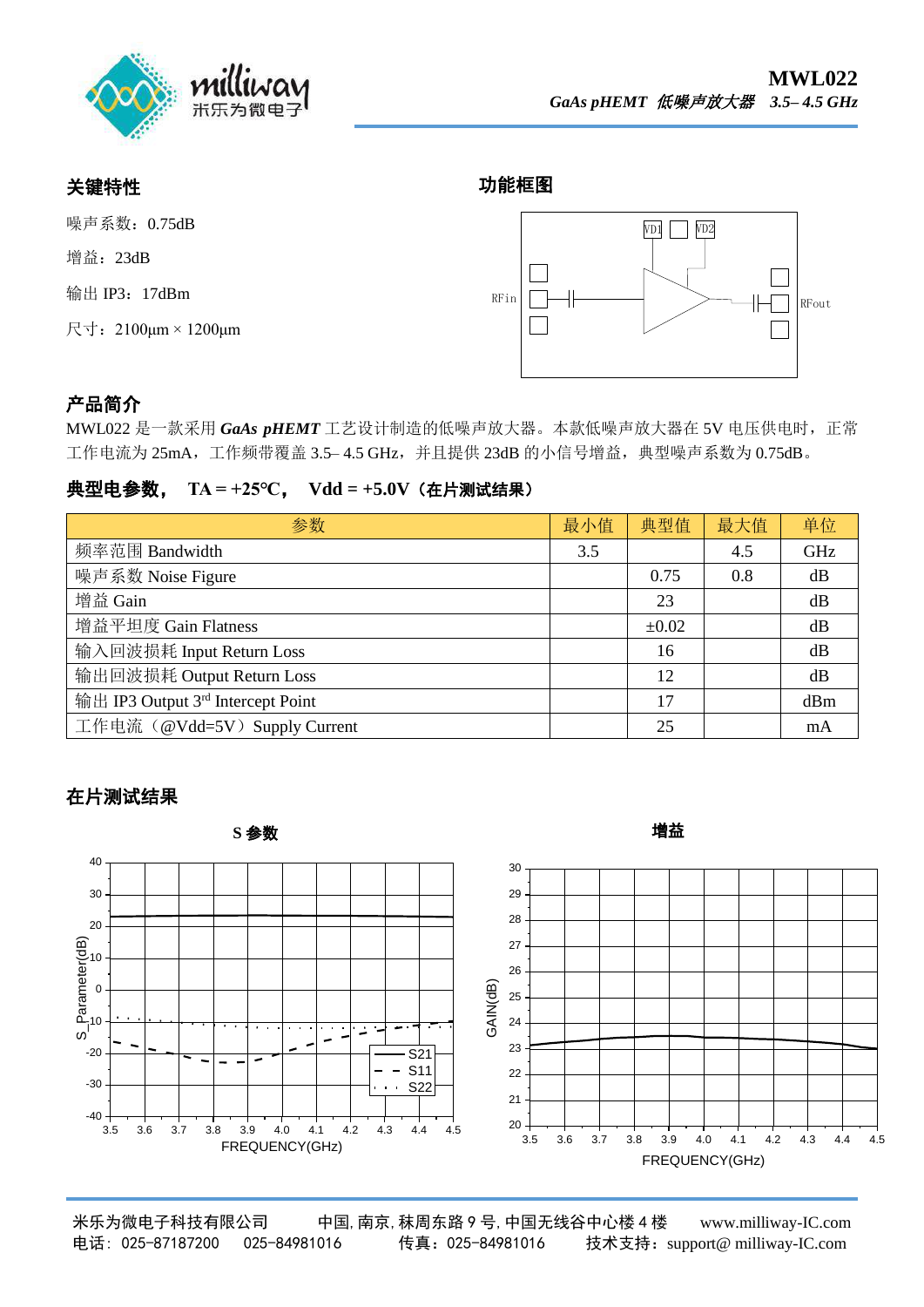

噪声系数

输出 **IP3**



米乐为微电子科技有限公司 中国,南京,秣周东路 9 号,中国无线谷中心楼 4 楼 www.milliway-IC.com 电话: 025-87187200 025-84981016 传真:025-84981016 技术支持:sup[port@ milliway-IC.com](http://www.milliway-ic.com/)